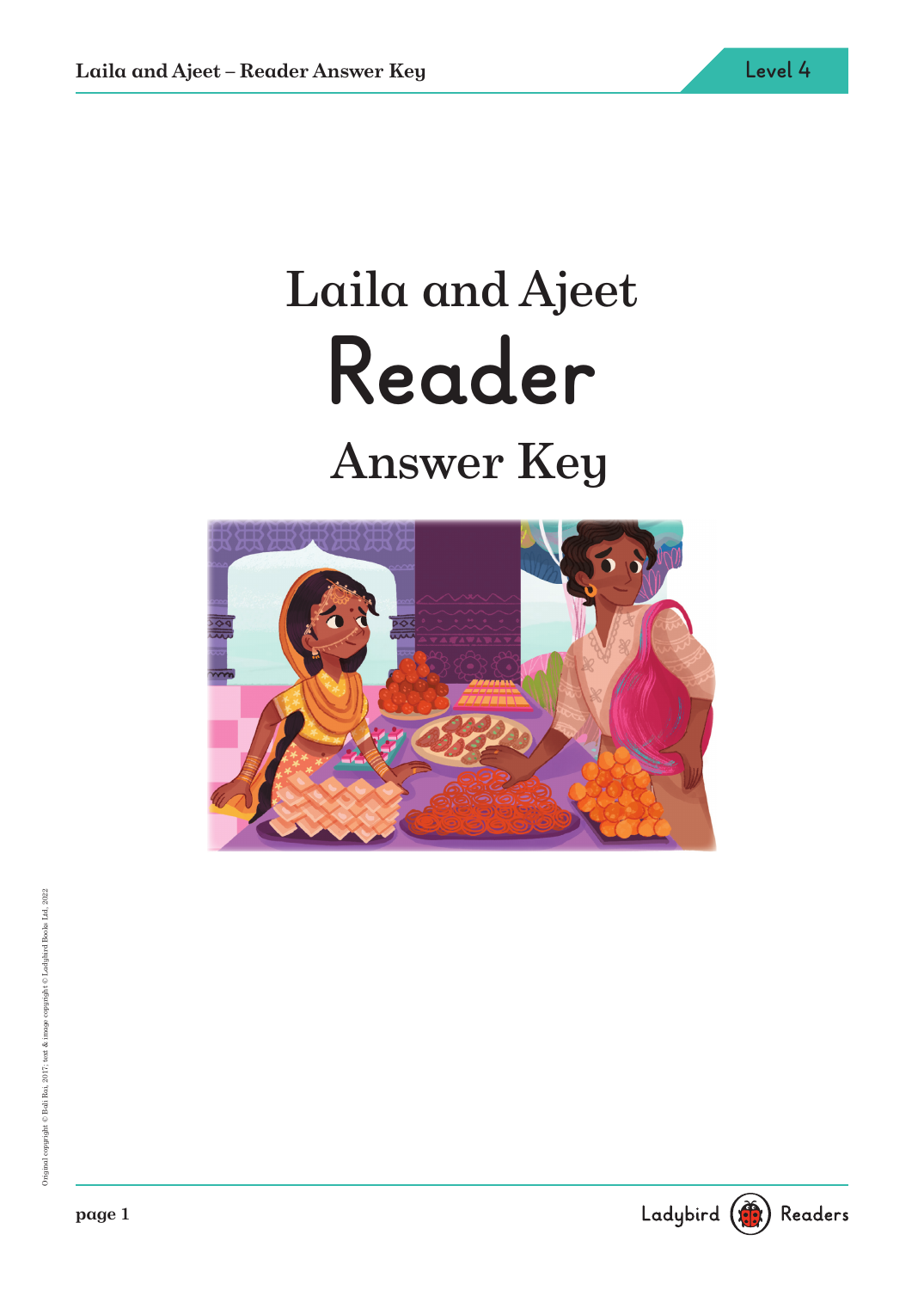#### **Page 47** – Activity 1

```
1 b
```
- **2** c
- **3** a
- **4** f
- **5** e
- **6** f

# **Page 48** – Activity 2



**Page 49** – Activity 3



# **Page 50** – Activity 4

#### Reader's own answers

#### **Model answers**

- **1** Where was Ajeet? He was in the forest.
- **2** Was Ajeet on his horse? Yes, he was.
- **3** What was in the tree? Parrots were in the tree.
- **4** Was Ajeet frightened? No, he wasn't. The parrots were frightened.

# **Page 51** – Activity 5

"Laila is as **<sup>1</sup> lovely** as the sun and the moon," the Parrot King said. "Laila is kind and clever, but her father is the **<sup>2</sup> terrible** Rajah. If you **3 fall** in love with her, he will give you a very hard **<sup>4</sup> job** to do. If you **<sup>5</sup>cannot** do it, he will kill you!''

### **Page 52** – Activity 6

- **1c** When Ajeet stopped to eat, there were ants all over his food!
- **2a** "These ants are hungry too!"
- **3b** "If you ever need help, we will come."

# **Page 53** – Activity 7

Reader's own answers